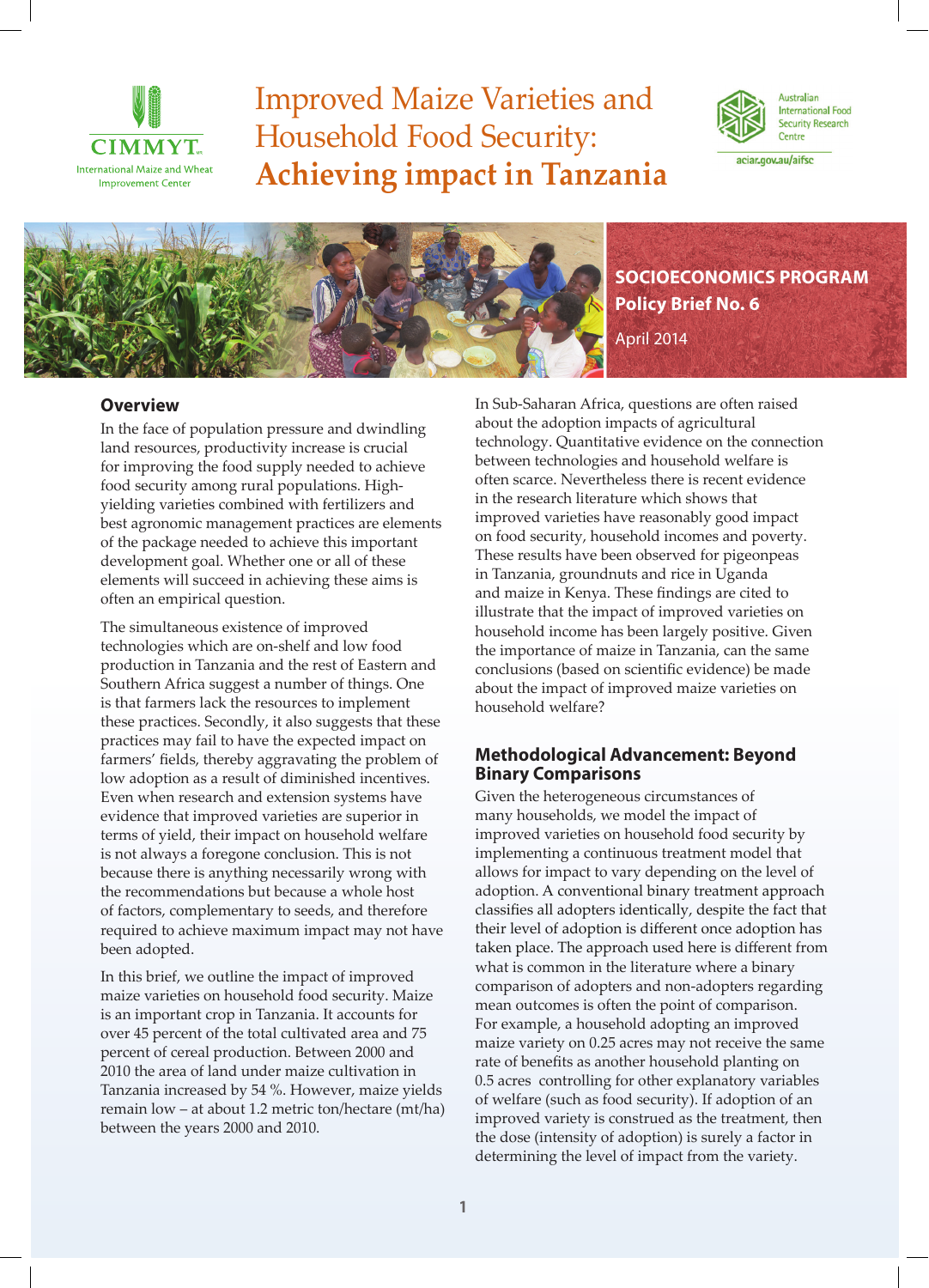#### **Categories of Food Insecurity**

The farm households' subjective evaluation of their own food security situation was obtained using a subjective scale of one to four  $(1 – 4)$  to represent chronic food insecurity, transitory food insecurity, break-even food security and food surplus food security respectively. The respondents were asked to state whether they experienced food shortage throughout the year (chronic food insecurity), occasional food shortage (transitory food insecurity), no food shortage but no surplus (breakeven) and food surplus during the 12 months immediately preceding the survey. In their subjective estimation of their household's food security status, the respondents were asked to consider all food sources viz: *own produce + purchased food + safety nets and welfare programs + 'hidden harvest' from communal resources*. These subjective assessments were complemented by an objective measure of food consumption based on food expenditure adjusted by number of adult equivalents (hereafter referred to as per capita food consumption).

#### **Sampling, Data Collection and Description of Study Areas**

This study was conducted as part of the CIMMYTled Sustainable Intensification of Maize-Legume Cropping Systems for Food Security in Eastern and Southern Africa (SIMLESA) project. The data was collected from 60 villages and four districts during November and December 2010 by CIMMYT and Tanzania's Selian Agricultural Research Institute and Illonga Agricultural Research Institute. Household interviews were conducted on a one-on-one basis. A structured survey questionnaire was administered by trained and experienced enumerators who knew the local language. Multi-stage sampling was undertaken to select participants into the survey. The first stage involved selecting four districts from two zones based on their maize-legume production potential: Karatu and Mbulu, from the Northern zone; and Mvomero and Kilosa, from the Eastern zone. Both zones were allocated equal sample sizes. The allocation of household numbers per district was done is such a way that the district population size determined its share of households from that district participating in the survey. In the final stage of the process, a fully proportionate random sampling was used whereby five to 13 wards were chosen from each district. On average one to four villages were selected from each ward and two to 30 farm households in each village.

## **Descriptive Results**

An astonishing 99.6 percent of sample households grew maize and 76.5 percent planted improved varieties (this didn't exclude potential recycled improved seeds). In this sample, maize accounted for 55 percent of cultivated area (compared to 45 percent nationally) and 70 percent of crop production respectively. Figure 1 shows that given the different

measures of food security, the percentage of households under various kinds of food insecurity reduced as one climbed up the quintile ladder of land under improved maize variety. The percentage of households in the food surplus status increased as the land under improved varieties increased. The lower quadrant of Figure 1 also shows that at higher quintiles of area under improved maize varieties, per capita consumption also increased.



**Figure 1: Effect of improved maize varieties on food security**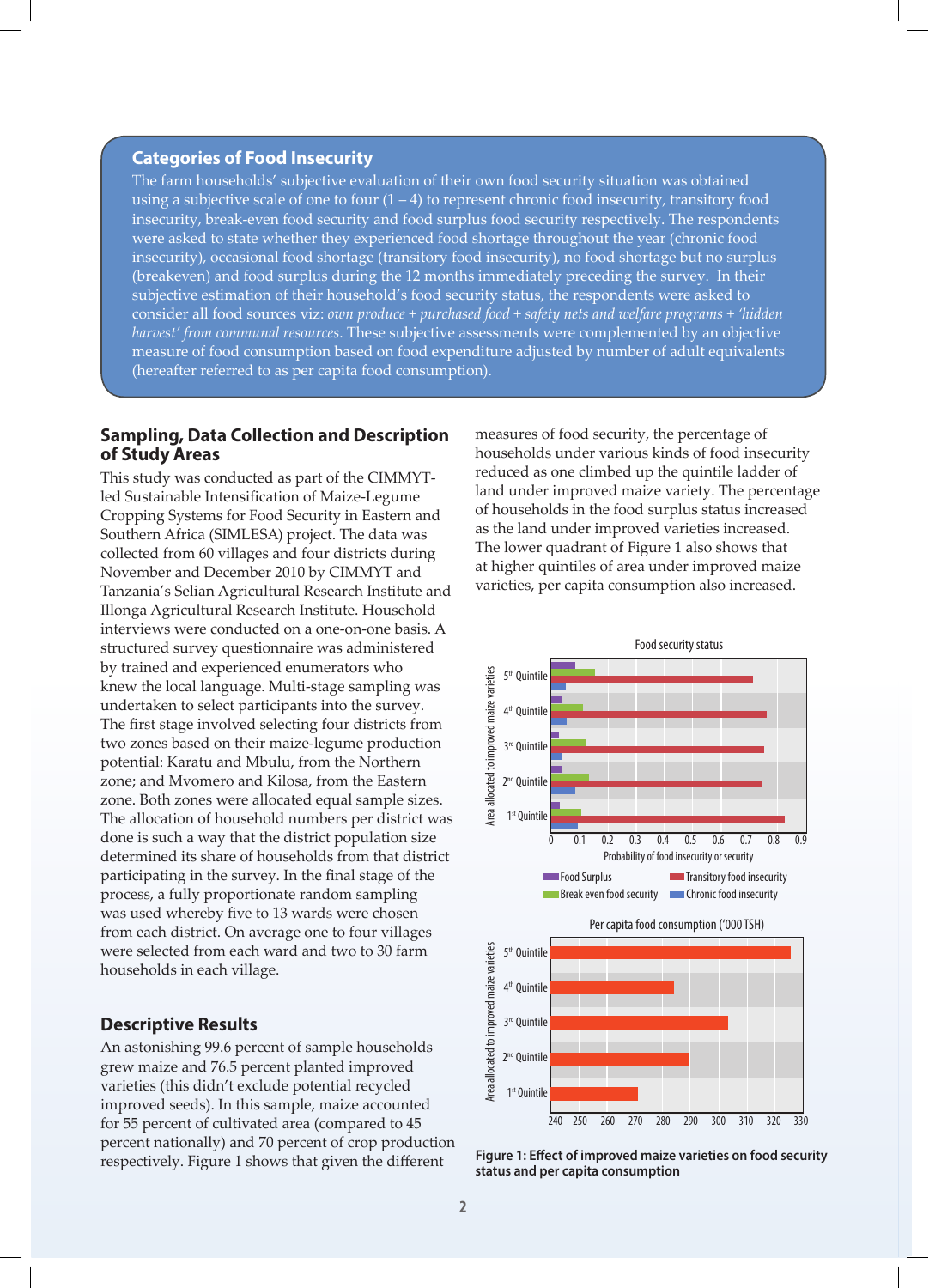## **Econometric Results**

Figure 2 below shows the marginal effect of adoption on food security/per capita food consumption across the different levels of adoption (area planted to improved varieties). The results show consistent patterns whose core message is that the percentage of households who are food secure (breakeven and food surplus households), increased as the land under improved varieties increased. Similarly as the area under improved seeds increased, the per capita food consumption and the percentage of households who are classified as breakeven and food surplus also increased. The mirror image was that in the sample of households with more land planted to improved varieties the proportion of households suffering from chronic and transitory food insecurity reduced.

Moving along the scale of area allocated to improved maize varieties, the study found that the number of food-secure households (per capita food consumption) increased from 8 percent (185,758 Tanzanian shillings, or TSH)<sup>1</sup> at 0.125-acre under improved maize varieties to 70 percent (424,555 TSH) at 10-acre adoption level. In summary,

**The results showed that the impact of improved varieties on** *reducing food insecurity* **was more pronounced than its impact on** *increasing the food security* **of those households who were already food secure.** 

growing improved maize varieties on average increased the chance that a household would be food secure by 18 percent. At this level of crop variety planting, the average impact on per capita food consumption was TSH 289,167 (US\$ 193). On marginal effect, these results show that on average an increase of one acre in the area under improved maize varieties increased the probability of food security (per capita food consumption) by 2.7 percent (14,639 TSH) at 0.125-acre, to 5.2 percent (33,617 TSH) at a 10-acre level of adoption.

At the time of the research, the exchange rate was US\$1 for TSH1,500.



**Figure 2: Marginal function curves: Marginal effects of acreage of improved maize varieties on food security and per capita food consumption**

Note: Solid line shows the estimated dose response function (average adoption effect); dashed lines are 95% confidence upper (green) and lower (red) bound intervals obtained via bootstrapping; TSH: Tanzanian shilling (local currency).